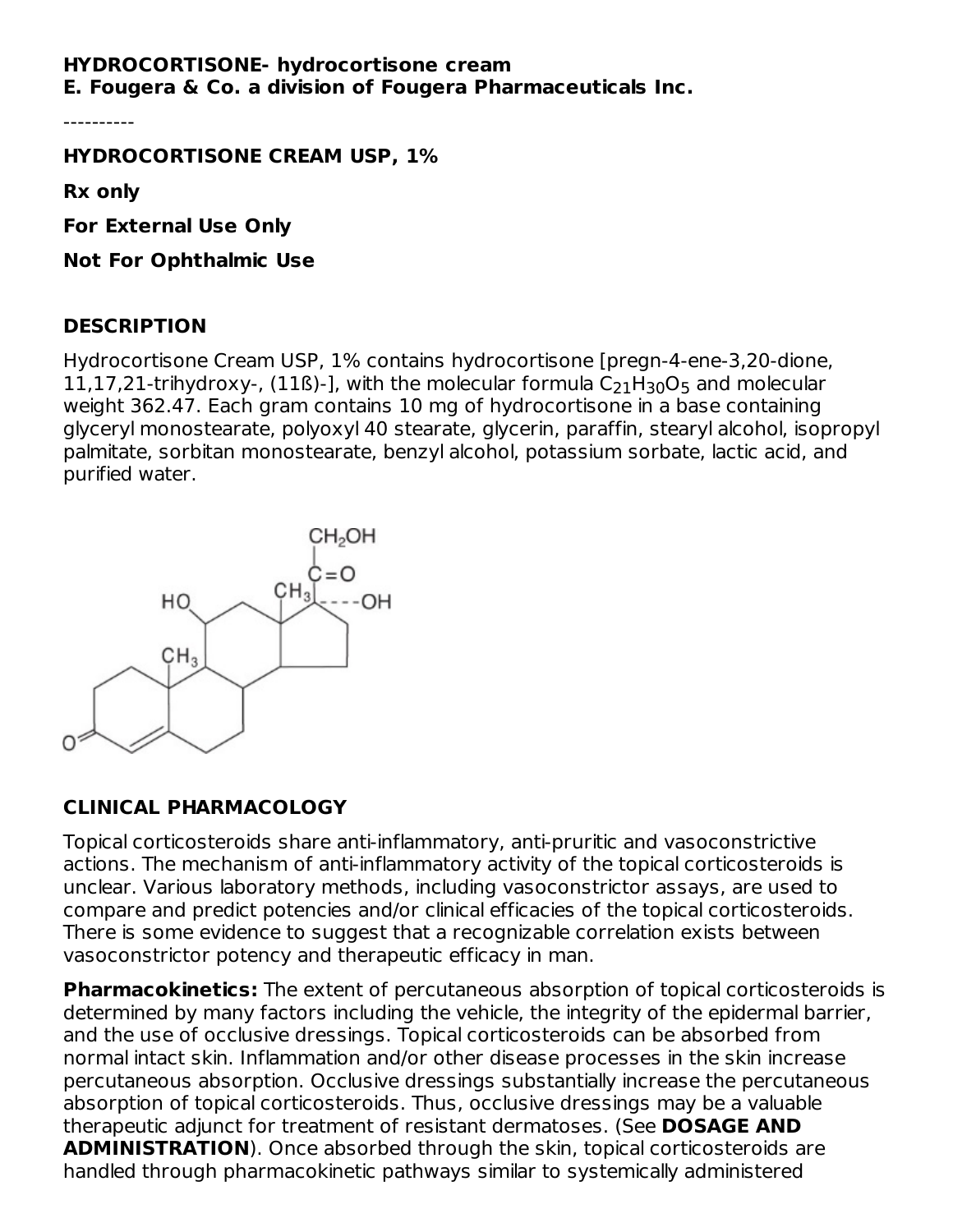corticosteroids. Corticosteroids are bound to plasma proteins in varying degrees. Corticosteroids are metabolized primarily in the liver and then are excreted by the kidneys. Some of the topical corticosteroids and their metabolites are also excreted by the bile.

### **INDICATIONS AND USAGE**

Topical corticosteroids are indicated for the relief of the inflammatory and pruritic manifestations of corticosteroid-responsive dermatoses.

# **CONTRAINDICATIONS**

Topical corticosteroids are contraindicated in those patients with a history of hypersensitivity to any of the components of the preparation.

# **PRECAUTIONS**

**General:** Systemic absorption of topical corticosteroids has produced reversible hypothalamic-pituitary-adrenal (HPA) axis suppression, manifestations of Cushing's syndrome, hyperglycemia, and glucosuria in some patients. Conditions which augment systemic absorption include the application of the more potent steroids, use over large surface areas, prolonged use, and the addition of occlusive dressings. Therefore, patients receiving a large dose of a potent topical steroid applied to a large surface area or under an occlusive dressing should be evaluated periodically for evidence of HPA axis suppression by using the urinary free cortisol and ACTH stimulation tests. If HPA axis suppression is noted, an attempt should be made to withdraw the drug, to reduce the frequency of application, or to substitute a less potent steroid. Recovery of HPA axis function is generally prompt and complete upon discontinuation of the drug. Infrequently, signs and symptoms of steroid withdrawal may occur, requiring supplemental systemic corticosteroids. Children may absorb proportionally larger amounts of topical corticosteroids and thus be more susceptible to systemic toxicity (See **PRECAUTIONS-Pediatric Use**). If irritation develops, topical corticosteroids should be discontinued and appropriate therapy instituted. In the presence of dermatological infections, the use of an appropriate antifungal or antibacterial agent should be instituted. If a favorable response does not occur promptly, the corticosteroid should be discontinued until the infection has been adequately controlled.

**Information for the Patient:** Patients using topical corticosteroids should receive the following information and instructions:

- 1. This medication is to be used as directed by the physician. It is for external use only. Avoid contact with the eyes.
- 2. Patients should be advised not to use this medication for any disorder other than for which it was prescribed.
- 3. The treated skin area should not be bandaged or otherwise covered or wrapped as to be occlusive unless directed by the physician.
- 4. Patients should report any signs of local adverse reactions especially under occlusive dressing.
- 5. Parents of pediatric patients should be advised not to use tight-fitting diapers or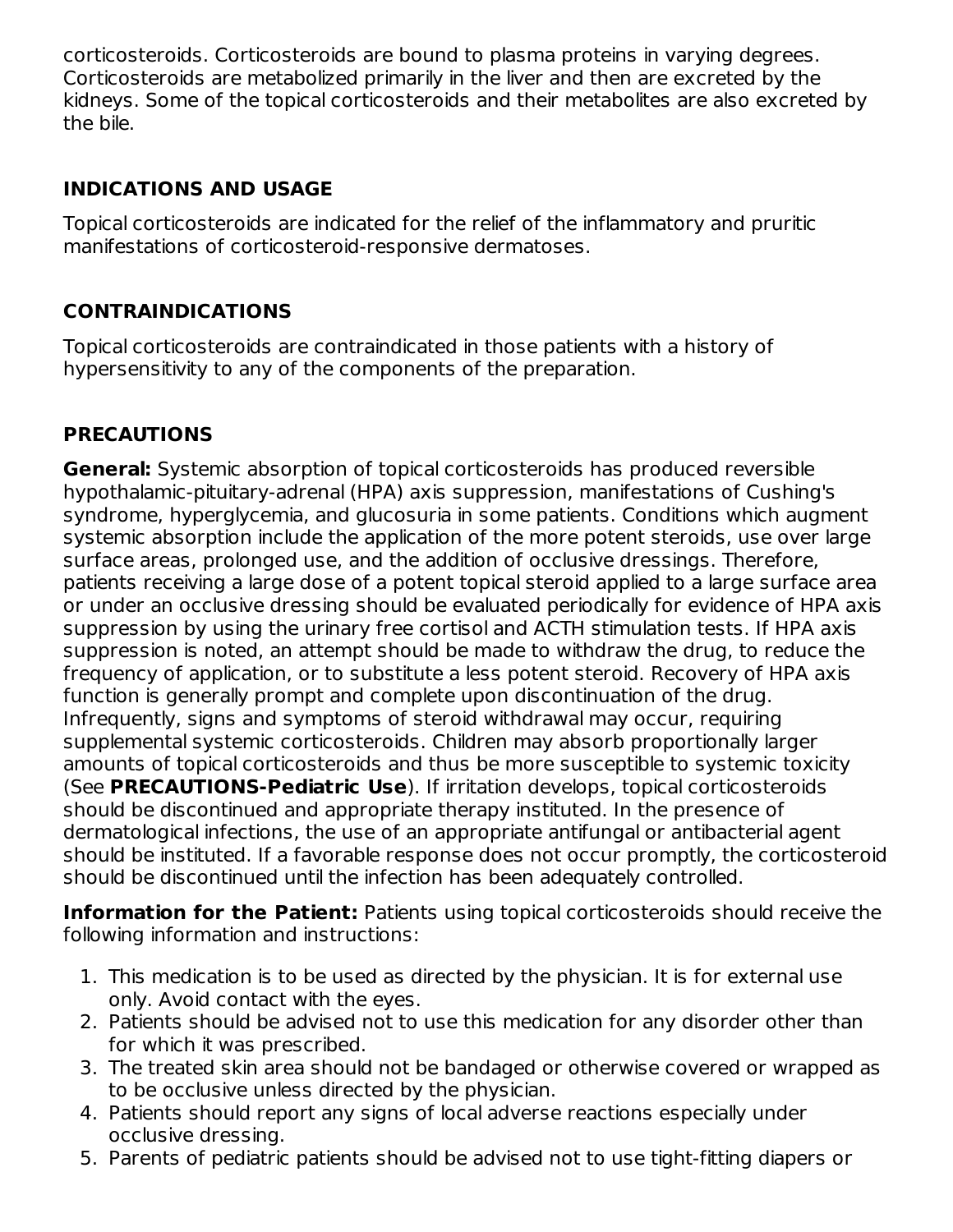plastic pants on a child being treated in the diaper area, as these garments may constitute occlusive dressings.

**Laboratory Tests:** The following tests may be helpful in evaluating the HPA axis suppression: Urinary free cortisol test; ACTH stimulation test.

**Carcinogenesis, Mutagenesis, and Impairment of Fertility:** Long-term animal studies have not been performed to evaluate the carcinogenic potential or the effect on fertility of topical corticosteroids. Studies to determine mutagenicity with prednisolone and hydrocortisone have revealed negative results.

**Pregnancy:**Teratogenic effects- Pregnancy Category C. Corticosteroids are generally teratogenic in laboratory animals when administered systemically at relatively low dosage levels. The more potent corticosteroids have been shown to be teratogenic after dermal application in laboratory animals. There are no adequate and well-controlled studies in pregnant women on teratogenic effects from topically applied corticosteroids. Therefore, topical corticosteroids should be used during pregnancy only if the potential benefit justifies the potential risk to the fetus. Drugs of this class should not be used extensively on pregnant patients, in large amounts, or for prolonged periods of time.

**Nursing Mothers:** It is not known whether topical administration of corticosteroids could result in sufficient systemic absorption to produce detectable quantities in breast milk. Systemically administered corticosteroids are secreted into breast milk in quantities not likely to have a deleterious effect on the infant. Nevertheless, caution should be exercised when topical corticosteroids are administered to a nursing woman.

**Pediatric Use:**Pediatric patients may demonstrate greater susceptibility to topical corticosteroid-induced HPA axis suppression and Cushing's syndrome than mature patients because of a larger skin surface area to body weight ratio. Hypothalamicpituitary-adrenal (HPA) axis suppression, Cushing's syndrome, and intracranial hypertension have been reported in children receiving topical corticosteroids. Manifestations of adrenal suppression in children include linear growth retardation, delayed weight gain, low plasma cortisol levels, and absence of response to ACTH stimulation. Manifestations of intracranial hypertension include bulging fontanelles, headaches, and bilateral papilledema. Administration of topical corticosteroids to children should be limited to the least amount compatible with an effective therapeutic regimen. Chronic corticosteroid therapy may interfere with the growth and development of children.

# **ADVERSE REACTIONS**

The following local adverse reactions are reported infrequently with topical corticosteroids, but may occur more frequently with the use of occlusive dressings. These reactions are listed in an approximate decreasing order of occurrence: burning, itching, irritation, dryness, folliculitis, hypertrichosis, acneiform eruptions, hypopigmentation, perioral dermatitis, allergic contact dermatitis, maceration of the skin, secondary infection, skin atrophy, striae and miliaria.

# **OVERDOSAGE**

Topically applied corticosteroids can be absorbed in sufficient amounts to produce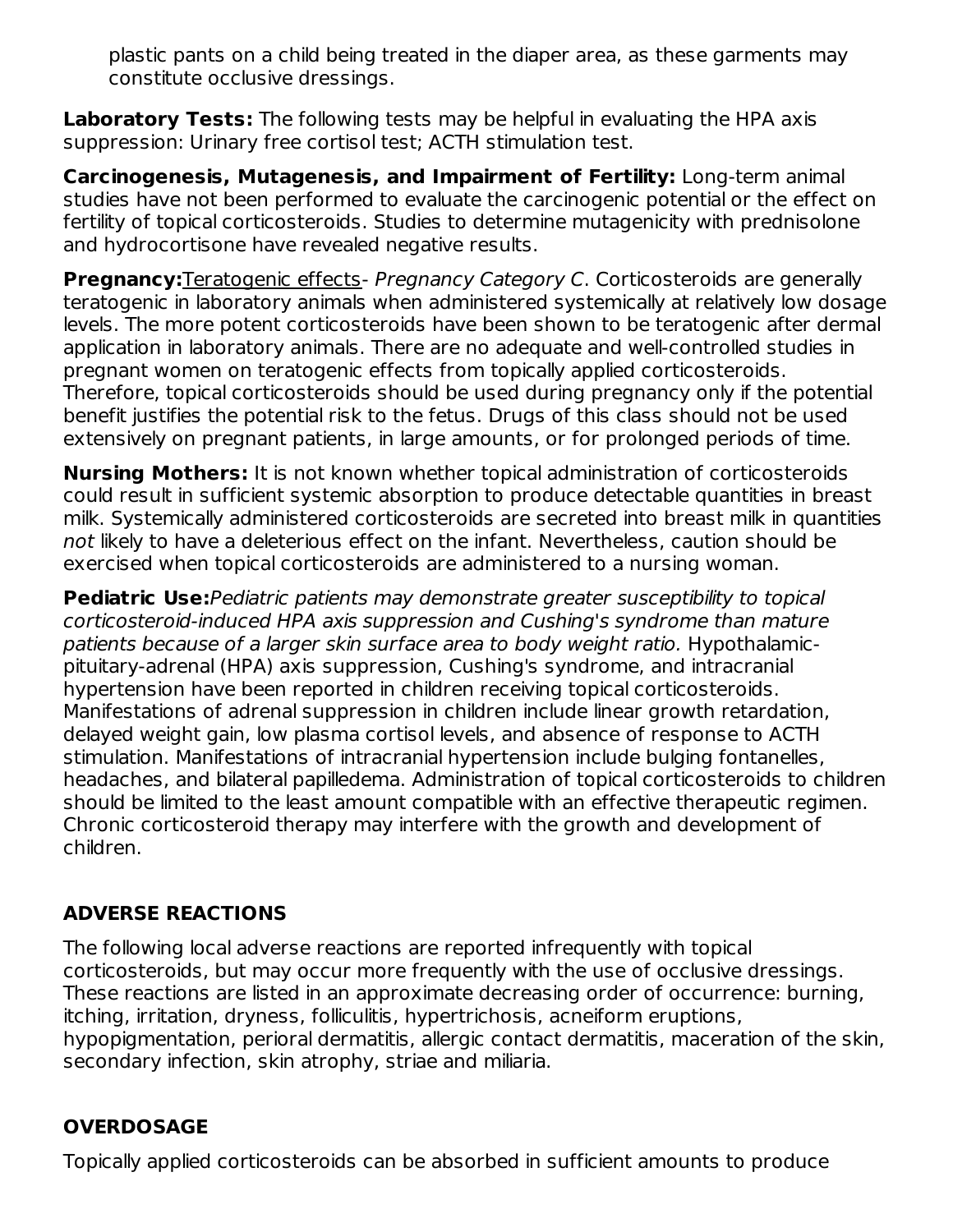systemic effects (See **PRECAUTIONS**).

#### **DOSAGE AND ADMINISTRATION**

Topical corticosteroids are generally applied to the affected area as a thin film two or three times a day depending on the severity of the condition. Occlusive dressings may be used for the management of psoriasis or recalcitrant conditions. If an infection develops, the use of occlusive dressings should be discontinued and appropriate antimicrobial therapy instituted.

### **HOW SUPPLIED**

Hydrocortisone Cream USP, 1%, a white cream, is supplied as follows:

| NDC 0168-0015-31 | 28.35 g (1 Oz) tubes |
|------------------|----------------------|
| NDC 0168-0015-16 | 453.6 g (1 lb) jars  |

Store at controlled room temperature 15°-30°C (59°-86°F).

**E. FOUGERA & CO.** A division of **Fougera** PHARMACEUTICALS INC. Melville, New York 11747

I21531H/IF21504H R11/11 #190

### **PACKAGE LABEL – PRINCIPAL DISPLAY PANEL – 28.35 G CONTAINER**

NDC 0168-0015-31

FOUGERA ®

HYDROCORTISONE

CREAM USP, 1%

FOR EXTERNAL USE ONLY

NOT FOR OPHTHALMIC USE

Rx only

CONTAINS: 10 mg of hydrocortisone

per gram in a base containing glyceryl

monostearate, polyoxyl 40 stearate,

glycerin, paraffin, stearyl alcohol, isopropyl

palmitate, sorbitan monostearate, benzyl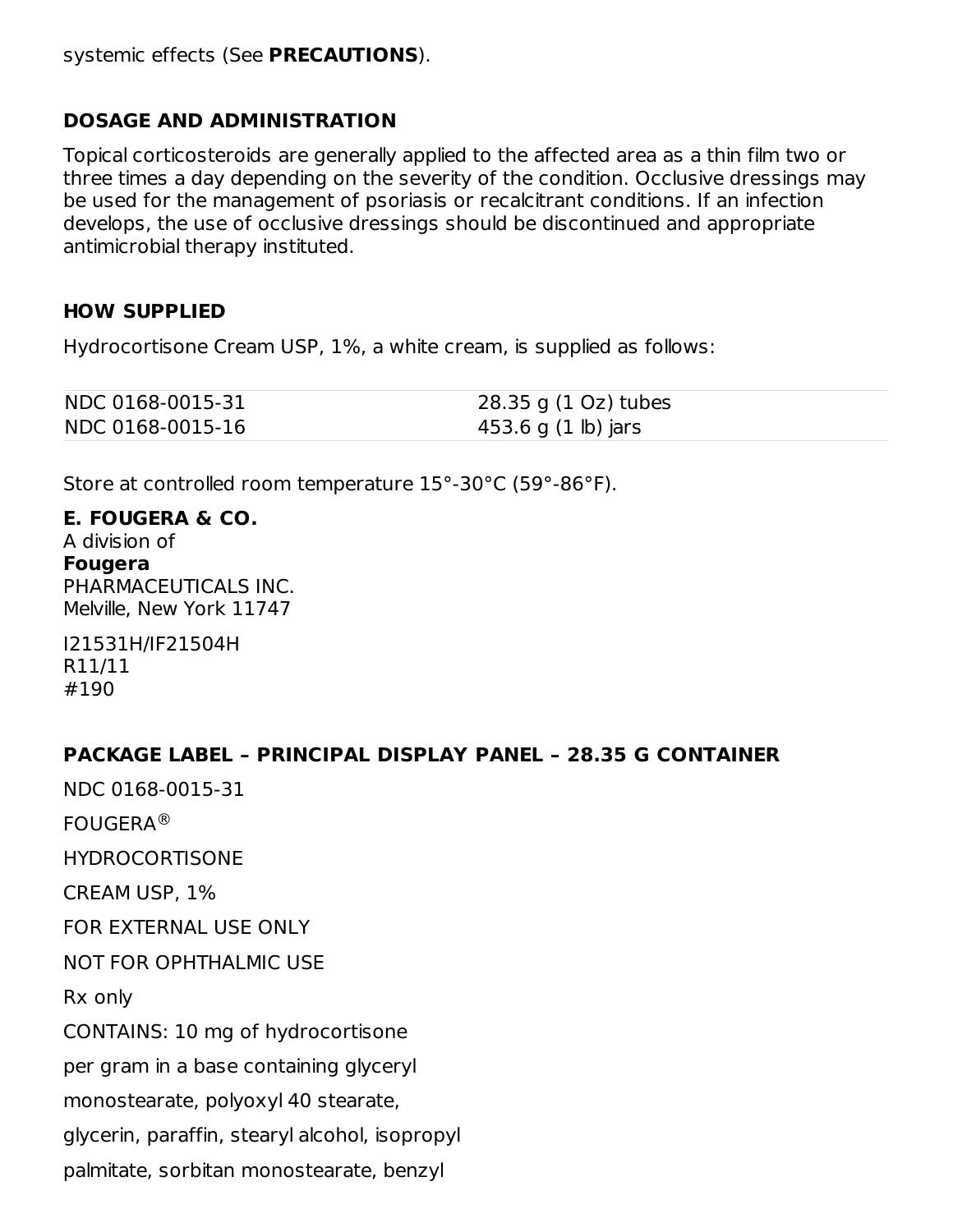alcohol, potassium sorbate, lactic acid and purified water.

NET WT 28.35 g (1 Oz)



N

 $\overline{3}$ 

**PACKAGE LABEL – PRINCIPAL DISPLAY PANEL – 28.35 G CARTON**

0168-0015-316

NDC 0168-0015-31

Rx only

FOUGERA ®

HYDROCORTISONE

CREAM USP, 1%

WARNING: Keep out of

reach of children.

For External Use Only

Not for Ophthalmic Use

NET WT 28.35 g (1 Oz)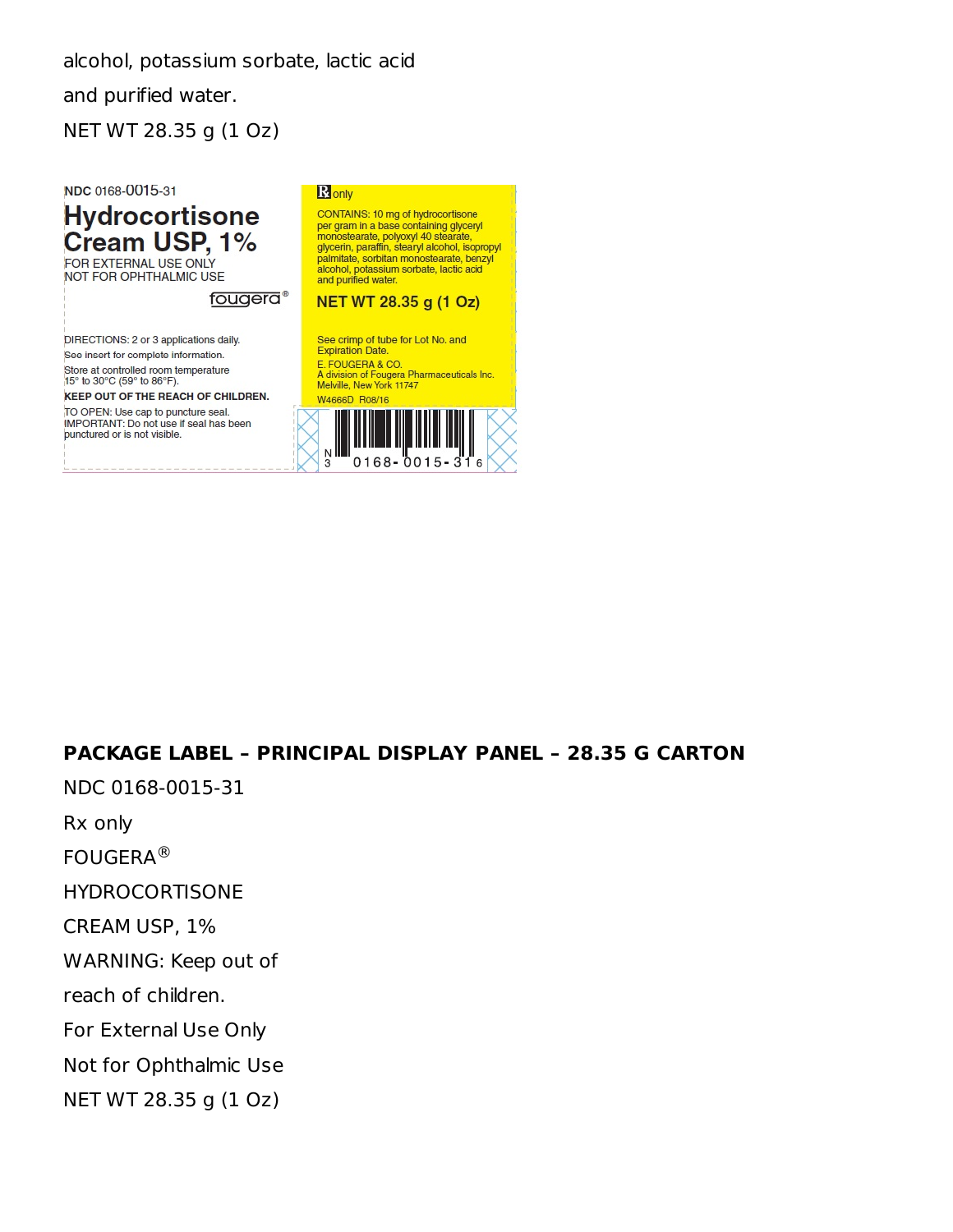|                                                                                                                                                                                                                                                                                       |                               | See crimp of tube for Control No. & Exp. Date                                                                                                                                                                                                                                                                                                                                             | M4666<br>R08/16<br>#190                             |                    |  |  |
|---------------------------------------------------------------------------------------------------------------------------------------------------------------------------------------------------------------------------------------------------------------------------------------|-------------------------------|-------------------------------------------------------------------------------------------------------------------------------------------------------------------------------------------------------------------------------------------------------------------------------------------------------------------------------------------------------------------------------------------|-----------------------------------------------------|--------------------|--|--|
| NDC 0168-0015-31<br><b>Hydrocortisone</b><br>Cream USP, 1%<br><b>For External Use Only</b><br><b>Not for Ophthalmic Use</b>                                                                                                                                                           | R <sub>only</sub><br>fougera® | NET WT 28.35 g (1 Oz)                                                                                                                                                                                                                                                                                                                                                                     | Hydrocortisone<br>Cream USP, 1%<br>VDC 0168-0015-31 | œ<br><b>Diebno</b> |  |  |
| DIRECTIONS: 2 or 3 applications daily.<br>See insert for complete information.<br>Store at controlled room temperature 15° to 30°C (59° to 86°F).<br>KEEP OUT OF THE REACH OF CHILDREN.<br>E. FOUGERA & CO.<br>A division of Fougera Pharmaceuticals Inc.<br>Melville, New York 11747 |                               | IMPORTANT: The opening of this product is<br>covered by a metal tamper-resistant seal. If this<br>seal has been punctured or is not visible, do not<br>use and return product to place of purchase.<br>TO OPEN: To puncture the seal, reverse the<br>cap and place the puncture-top onto the tube.<br>Push down firmly until seal is open.<br>TO CLOSE: Screw the cap back onto the tube. |                                                     |                    |  |  |
| NDC 0168-0015-31<br><b>Hydrocortisone</b><br>Cream USP, 1%<br><b>For External Use Only</b><br><b>Not for Ophthalmic Use</b>                                                                                                                                                           | $\mathbf R$ only<br>fougera®  | CONTAINS: 10 mg of hydrocortisone per gram<br>in a base containing glyceryl monostearate,<br>polyoxyl 40 stearate, glycerin, paraffin, stearyl<br>alcohol, isopropyl palmitate, sorbitan<br>monostearate, benzyl alcohol, potassium<br>sorbate, lactic acid and purified water.<br>NET WT 28.35 g (1 Oz)                                                                                  |                                                     |                    |  |  |

| <b>HYDROCORTISONE</b><br>hydrocortisone cream                                         |                                |  |                           |                |                 |  |
|---------------------------------------------------------------------------------------|--------------------------------|--|---------------------------|----------------|-----------------|--|
|                                                                                       |                                |  |                           |                |                 |  |
| <b>Product Information</b>                                                            |                                |  |                           |                |                 |  |
| <b>Product Type</b>                                                                   | <b>HUMAN PRESCRIPTION DRUG</b> |  | <b>Item Code (Source)</b> |                | NDC:0168-0015   |  |
| <b>Route of Administration</b>                                                        | <b>TOPICAL</b>                 |  |                           |                |                 |  |
|                                                                                       |                                |  |                           |                |                 |  |
| <b>Active Ingredient/Active Moiety</b>                                                |                                |  |                           |                |                 |  |
| <b>Ingredient Name</b><br><b>Basis of Strength</b>                                    |                                |  |                           |                | <b>Strength</b> |  |
| hydrocortisone (UNII: W4X0X7BPJ) (hydrocortisone - UNII: W4X0X7BPJ)<br>hydrocortisone |                                |  |                           | 10 mg in $1 g$ |                 |  |
|                                                                                       |                                |  |                           |                |                 |  |
| <b>Inactive Ingredients</b>                                                           |                                |  |                           |                |                 |  |
|                                                                                       | <b>Ingredient Name</b>         |  |                           |                | <b>Strength</b> |  |
| glyceryl monostearate (UNII: 2300U9XXE4)                                              |                                |  |                           |                |                 |  |
| polyoxyl 40 stearate (UNII: 13A4J4NH9I)                                               |                                |  |                           |                |                 |  |
| glycerin (UNII: PDC6A3C0OX)                                                           |                                |  |                           |                |                 |  |
| paraffin (UNII: I900E3H2ZE)                                                           |                                |  |                           |                |                 |  |
| stearyl alcohol (UNII: 2KR89I4H1Y)                                                    |                                |  |                           |                |                 |  |
| isopropyl palmitate (UNII: 8CRQ2TH63M)                                                |                                |  |                           |                |                 |  |
| sorbitan monostearate (UNII: NVZ 410H58X)                                             |                                |  |                           |                |                 |  |
| <b>benzyl alcohol (UNII: LKG8494WBH)</b>                                              |                                |  |                           |                |                 |  |